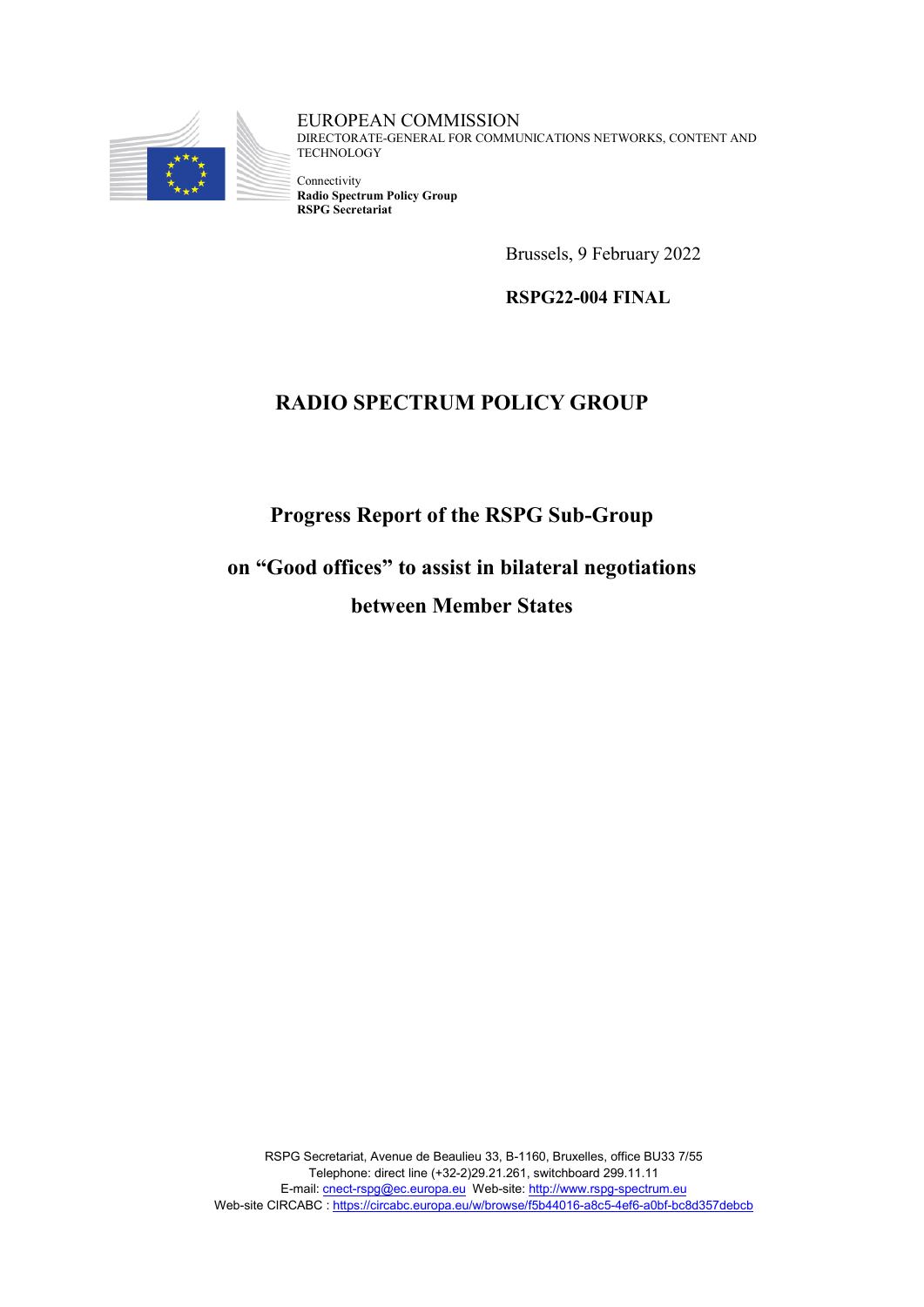## **Progress Report of the RSPG Sub-Group on**

### **"Good offices" to assist in bilateral negotiations between Member States**

The Good offices Sub-Group (SG) has held one web-meeting (18.01.2022) since the last RSPG Plenary meeting. The detailed meeting report is at Annex 1 and includes the list of participants at this meeting.

In the first instance it should be underlined that the SG received a letter from Slovenia concerning Italian harmful interference to Slovenian IMT systems. Slovenia, based on the first Italian roadmap, organised an auction and granted licenses to three mobile network operators and another licence to an M2M operator, and services were planned to be provided in early 2022. The high level of TV interference present in particular on channels 52 and 54 well within the Slovenian territory is preventing the Slovenian operators to start 5G operations in a considerable part of its national territory. Two mobile operators are suffering from harmful interference and are claiming to experience a financial loss up to  $\epsilon$ 60,000 per month. This situation is also causing economic damage to the country.

In view of commonalities of the interference problems, this letter was considered within the framework of the RSPG Opinion on the application of EECC Article 28(3) in relation to cross-border interference problems in the UHF band between Croatia and Italy.

### **1. Implementation of the Croatia/Italy coordinated solution defined in the RSPG opinion**

Italy presented their progress on the implementation of the RSPG Opinion on the application of EECC Article 28(3) in relation to cross-border interference problems in the UHF band.

## *a) Interference from Italian TV stations operating in the 700 MHz band, which will be authorized for use by mobile operators in Croatia in July 2021*

Italy presented their plan for migrating digital terrestrial television (DTT) from the 700 MHz band and explained that for the areas of relevance to Croatia and Slovenia (i.e. Areas 2 and 3 for the North of Italy and Area 4 for the Adriatic and south of Italy), the migration of TV channels 50-53 will be taking place in the period between 3 January and 15 May 2022 at the latest (refer to Figure 1).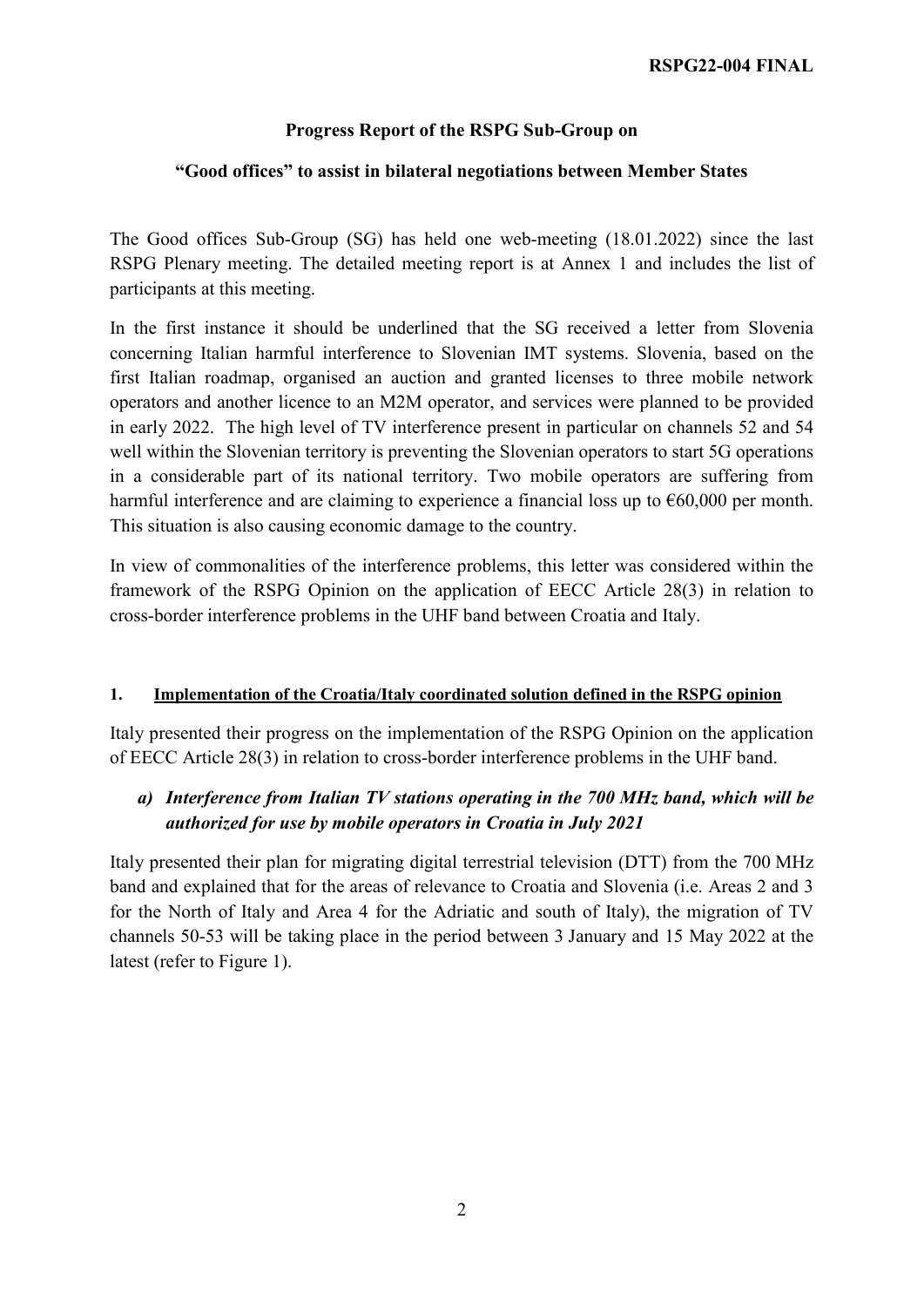

*Figure 1 - Italian DTT refarming plan*

In view of the delays in the execution of the coordinated solution, the SG proposed to change the order of releasing the specific parts comprising Areas 2 and 3 and to prioritise on the parts hosting the Italian TV transmissions which are causing the highest interference to the provision of IMT services in Croatia and Slovenia, i.e. to switch off TV in areas 2 and 3, parts 7, 8 and 10e, prior to 3 and 4.

Italy stressed that channels 51 and 53 and stations of high-tower high-power [HPHT] on channel 50 have already been switched off. Italy also noted that according to the EC decision on the UHF band, they have the right to operate TV up to mid-2022 and that the new Italian roadmap was set exactly to anticipate that deadline.

Croatia expressed its appreciation to the efforts made by Italy so far but was disappointed on the pace of resolving the interference problems and recalled point 3.2 of the RSPG Opinion which established mid-August 2021 for the release of TV channels 50-53. Both Croatia and Slovenia asked Italy to adopt measures which could expedite the process of switching-off TV channels since it was unacceptable that the interference will continue affecting the deployment of 5G services until May 2022.

In this respect representative of EC noted the efforts made by Italy and echoed the concerns expressed by the affected countries as regards the migration timeframes and pointed to the need to minimise harmful interference in line with Decision 2017/899/EU of the European Parliament and Council.

The SG requested Italy to use temporary channels as a measure to accelerate the migration process. This was not considered possible by Italy in view of the supply difficulties due to limited availability of equipment on the market, not to mention the big financial burden for broadcasters associated in particular, in procuring new additional equipment just for a few months. Italy however, emphasised that they will endeavour to explore the implementation of temporary measures which could lead to the implementation of the migration process before the dates stated in their roadmap.

The SG concluded that Italy should carry with the implementation of the RSPG Opinion, and to put again pressure on its broadcaster for mitigating the interference on channel 52, i.e.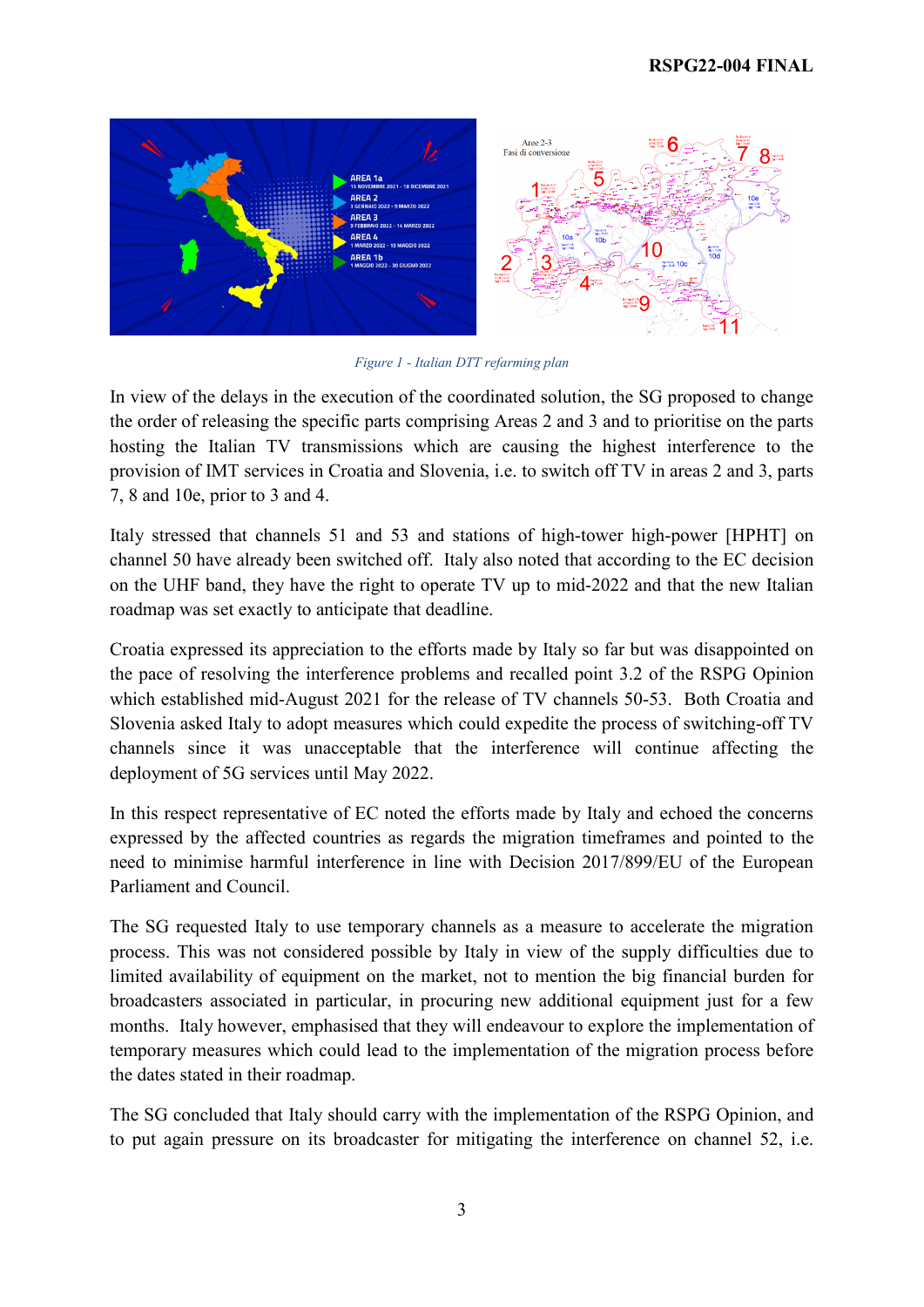accepting the temporary channel at least for HPHT transmitters or to reduce power of the most interfering stations.

# *b) Coordinated solution for interference from Italian TV stations to Croatian TV channels*

The SG observed the lack of development in the resolution of the reported cases of TV interference in accordance with paragraph 3.1 of the RSPG Opinion, where for the priority cases the Italian TV interference had to be resolved by 1 July 2021. Italy noted that they will act according to the approved roadmap and eliminate the interference by mid-May 2022 at latest, as the process of refarming TV channels is taking place together with the process of releasing the channels 50-53 and therefore follows the same timeline. Nonetheless, Italy committed itself to review the situation with the objective of expediting the implementation of measures to eliminate specific interference cases.

Croatia emphasised that the recommended solution according to the RSPG Opinion was not being followed. For all channels, there was no change in the interference situation and stated that this long-lasting interference should be solved urgently.

The SG concluded that, while recognizing the efforts made by Italy, Italy should identify the most interfering channels and find a way to reduce the interference by either using alternative channels or reduce the power for the interfering transmitters. This will lead to Italy's implementation of the coordinated solution set out in the RSPG Opinion.

### **2. Review of other interference cases around Italy**

### **VHF**

Italy, Croatia and Slovenia explained that significant progress has been made in the development of the agreement for the Adriatic and Ionian region, for DAB. At the last meeting held in January 2022, the concerned countries agreed on the partitioning of the band and managed to consolidate most of the text of the agreement. Additional discussions are planned to be held in February 2022 and the parties, in recognition of the importance of this agreement, were confident to have the agreement signed prior to July 2022.

Slovenia and Croatia, as the countries which have previously reported Italian DAB interference on their frequencies (i.e. Slovenia: 12C and Croatia: 10A, 12A, 12B, 12C and 12D) informed the SG that no improvements were observed to the interference situation. Both countries stressed on the importance in resolving DAB interference in a timely manner, where some of the interference cases have been present for quite some time.

Italy considered that the aforesaid DAB agreement, which is the final stages of being adopted, will be key in resolving the cases of DAB interference. Subsequent to this agreement, AGCOM will be developing the Italian plan for the VHF band respecting the international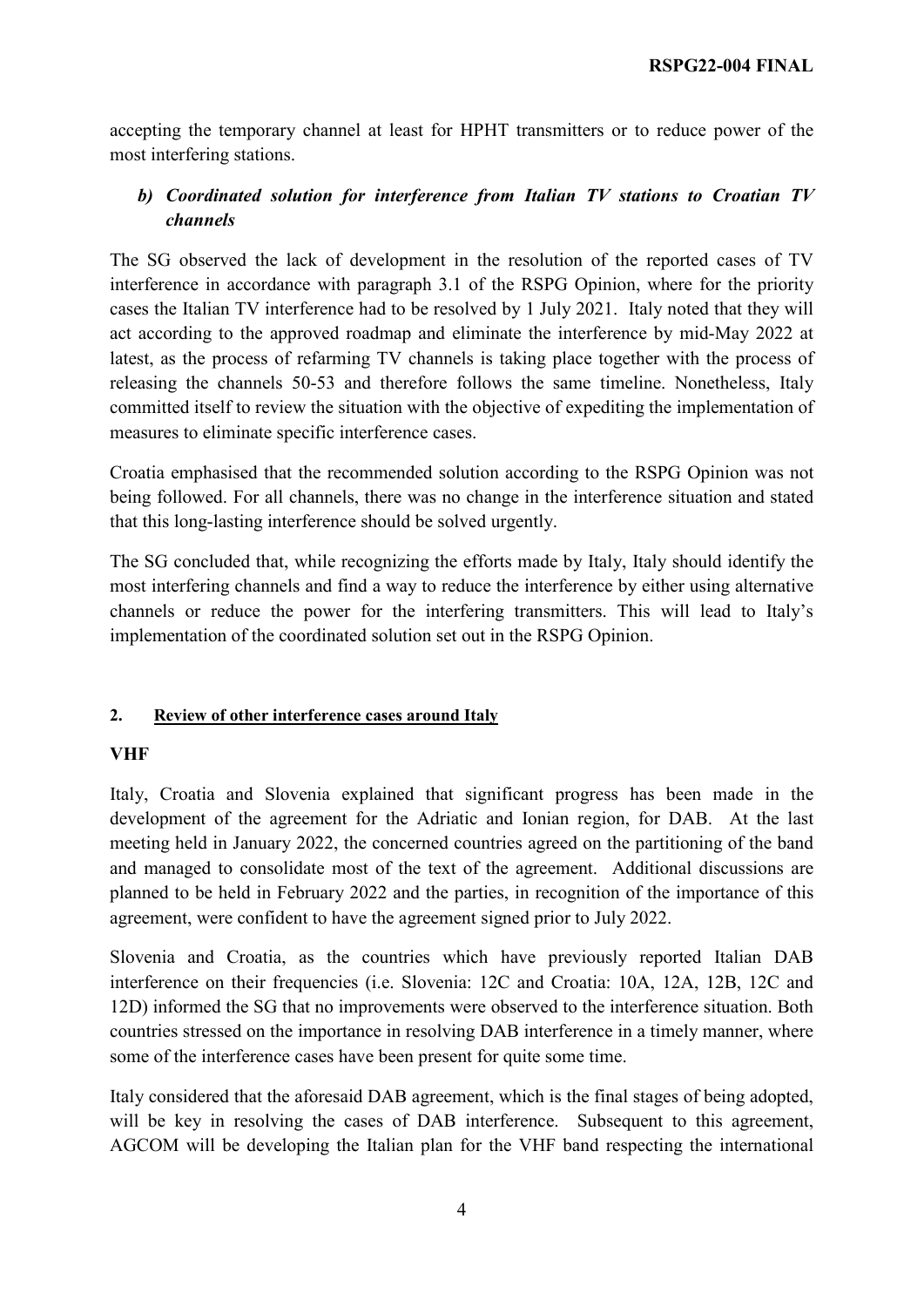rights of the Italian neighbouring countries. As a result of the new AGCOM plan, the interference situations are expected to be completely resolved.

The SG noted the progress made as regards the agreement in the VHF band and encouraged Italy to consider adopting measures, even temporary ones, leading to the resolution of the interference cases.

## **FM**

The SG was pleased to note the approval by the Italian Parliament of a law (Decreto Legge No.  $208/2021$  $208/2021$ <sup>1</sup> which includes provisions aimed to eliminating interference situations. Article 50 thereof states that:

*10. The Authority shall adopt the national plan for the allocation of radio frequencies in analogue mode, taking into account the degree of development of digital radio broadcasting. Pending the effective diffusion of digital radio broadcasting and the development of the relevant market, the Ministry, in coordination with the Authority, may proceed with activities aimed at identifying and progressively rationalising the use of the frequency resources in analogue mode, in particular with a view to eliminating or minimising interference situations with neighbouring radio-electric countries, and encouraging the efficient use and management of the radio frequencies, safeguarding investments and promoting innovation.* 

The SG welcomed this development which once implemented will give the possibility to the Italian authorities to take action when cross-border harmful interference is present, including interference situations in the FM band.

The EC representative informed the meeting on a letter to the RSPG and the Radiocommunication Bureau of the ITU from an Italian law firm on behalf of a group of Italian radio networks pointing to the interference situations caused by broadcasting systems operating from Slovenia, to which the RSPG Chair responded, and to a letter from another Italian law firm to the Slovenian and Italian authorities making reference to a decision taken by the Italian courts in relation to interference caused by a Slovenian broadcaster.

The Italian court decided that both parties (i.e. the Italian and Slovenian broadcasters) had to apply corresponding measures to eliminate the interference. Slovenia stated that its station is registered with the ITU and operating in accordance with the GE84 plan. Slovenia reiterated that the problem in this specific case is that the Italian courts do not recognize the fact that the Slovenian station is operating in accordance with international law. The meeting noted this exchange of views.

<span id="page-4-0"></span> <sup>1</sup> <https://www.gazzettaufficiale.it/eli/id/2021/12/10/21G00231/sg>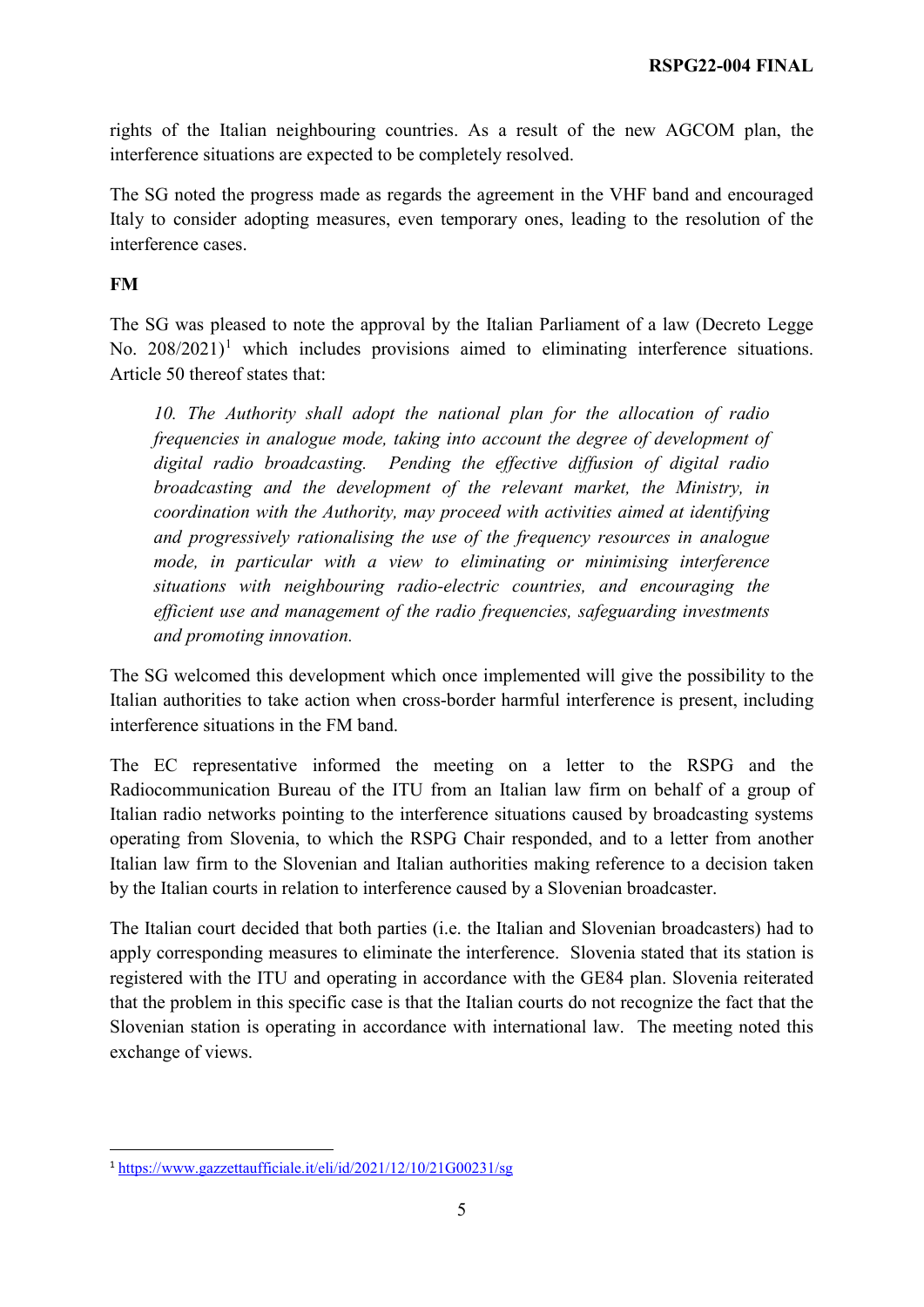### *Croatia and Slovenia*

Croatia and Slovenia did not report any improvement to the harmful interference situation. Both countries expressed their disappointment and frustration to the fact that despite having identified the priority cases of FM interferences and submitted the relevant interference reports several years ago, no meaningful progress has been registered.

In the short term, Italy stated that they will progress on the priority cases and will be providing an update at the next meeting.

The SG stressed that in accordance with the EECC Italy has the obligation to comply with ITU regulations, to manage and use radio spectrum efficiently and to prevent cross-border harmful interference.

### *Malta*

No improvement was noted to the harmful interference situation.

### *France*

France confirmed that the new Italian proposal for their station in Bonifaco on frequency 107.8 MHz was unacceptable since this frequency was in use in the area of Porto Vecchio.

France noted that its FM station on 88.3 MHz from Monte Corbu was still in operation but was experiencing harmful interference from Italy. However, based on measurements, France observed that frequency 88.4 MHz was not interfered in Sardinia and requested Italy to assess the possibility for France to use this frequency. Italy committed to study this request and will be providing some options to France in due course.

### **3. Updated information was provided on several EU borders:**

Updated information was provided on the status of cross-border coordination activities with third countries:

• Russian Federation: The representative of the European Commission informed the meeting that on 6 December 2021 discussions took place with the Russian Federation, where spectrum coordination issues were included in the agenda. The Russian Federation was open for discussion as regards the use of the 700 MHz band for mobile services. Consequently, the migration of TV broadcasting services from this band was envisaged although no concrete dates were provided. In accordance with their legislation, it was not possible for the Russian Federation to use the 3.6 GHz band for 5G since it was designated for use by fixed-satellite services. The next meeting was planned to take place in May/June 2022.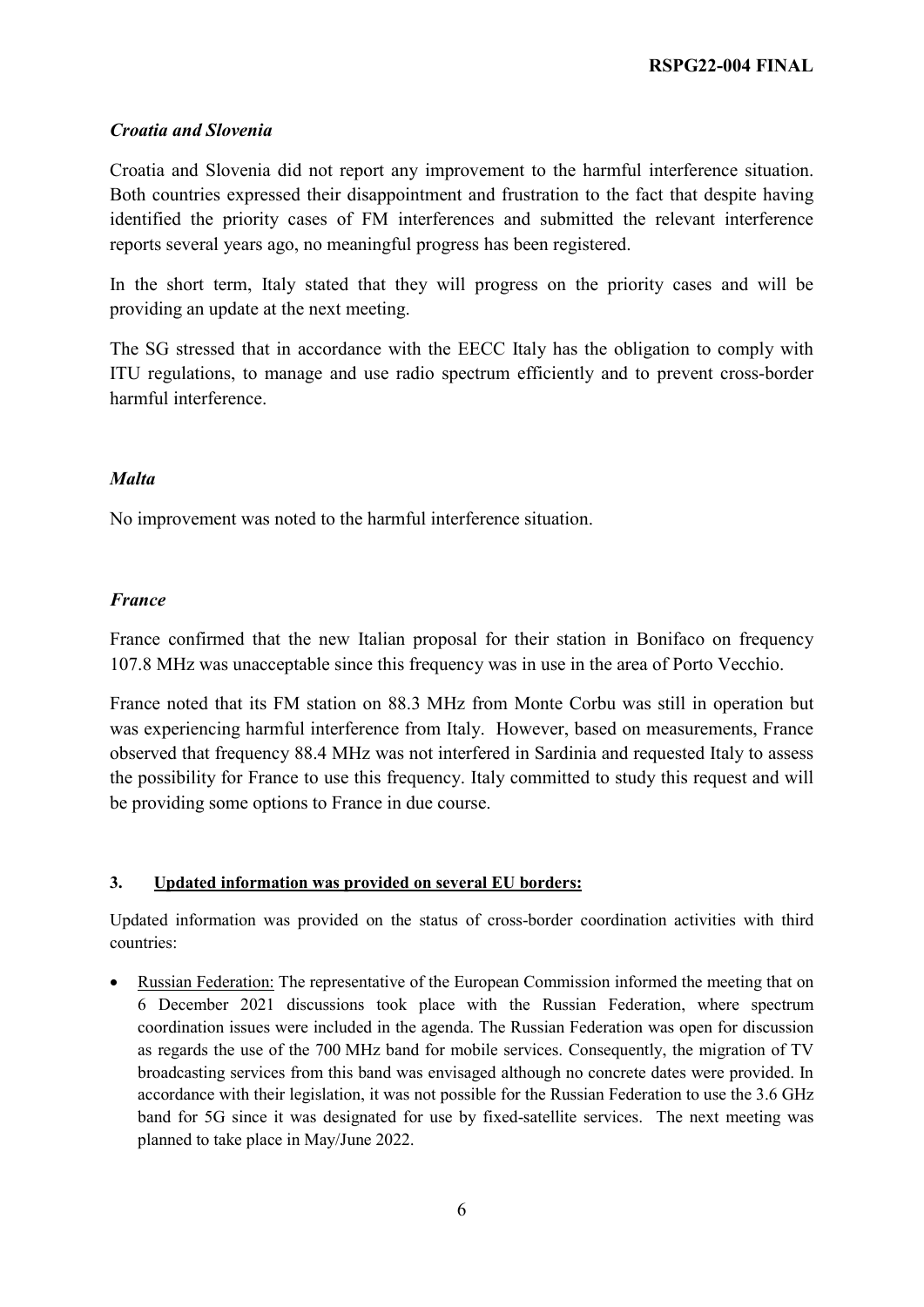- Ukraine: On 14 December 2021 a decision was adopted which formalized Ukraine's commitment on releasing the 700 MHz band for mobile use by end [2](#page-6-0)022.<sup>2</sup>
- Belarus: It was confirmed that in accordance with their plans, Belarus completed the switch-off of its broadcasting stations operating in the 700 MHz band along the Lithuanian border.
- Moldova: No updates.
- Balkans: Bosnia and Herzegovina started to switch-off the remaining analogue transmitters in the 700 MHz band which could interfere with Croatia. This process is still ongoing.
- Serbia: Serbia has already switched-off TV in 700 MHz band.
- North Africa: Italy and Malta reported that they were planning to participate in meetings organized by the ITU on the optimization of the GE84 plan for the African region. These meetings will provide an opportunity to discuss cross-border frequency related issues with the concerned North African neighbouring countries.
- Cyprus: The EC representative informed the meeting that on 16 December 2021, it was confirmed that the Turkish-Cypriot community vacated channel 53 from its analogue TV transmissions and this positive development permits Cyprus to implement WBB ECS in the 700 MHz band. This was confirmed by Cyprus who thanked the EC for their efforts in solving this difficult situation. Nonetheless, it was noted that Turkey still objects to any notifications submitted by Cyprus for the registration of sub-700MHz TV stations under the Geneva 06 plan. In the context of the request for "EU Assistance", by Cyprus, the EC confirmed that it will be providing further assistance to Cyprus on this issue.

The EC representative also provided updated information on the status of the Regional Spectrum Agreement (RSA) for the Eastern Partnership Countries. It was noted that 4 countries were ready to sign but Ukraine and Armenia are still discussing issues which are not of substance. Signature of the agreement by all the countries was deemed imminent.

### **4. C band**

No updates

### **5. Date of next meeting**

The next SG meeting is planned as a web-meeting on the 23<sup>rd</sup> March (9H30-12H30).

<span id="page-6-0"></span> $\overline{a}$ <sup>2</sup> [https://eur-lex.europa.eu/eli/dec/2021/2219/oj.](https://eur-lex.europa.eu/eli/dec/2021/2219/oj)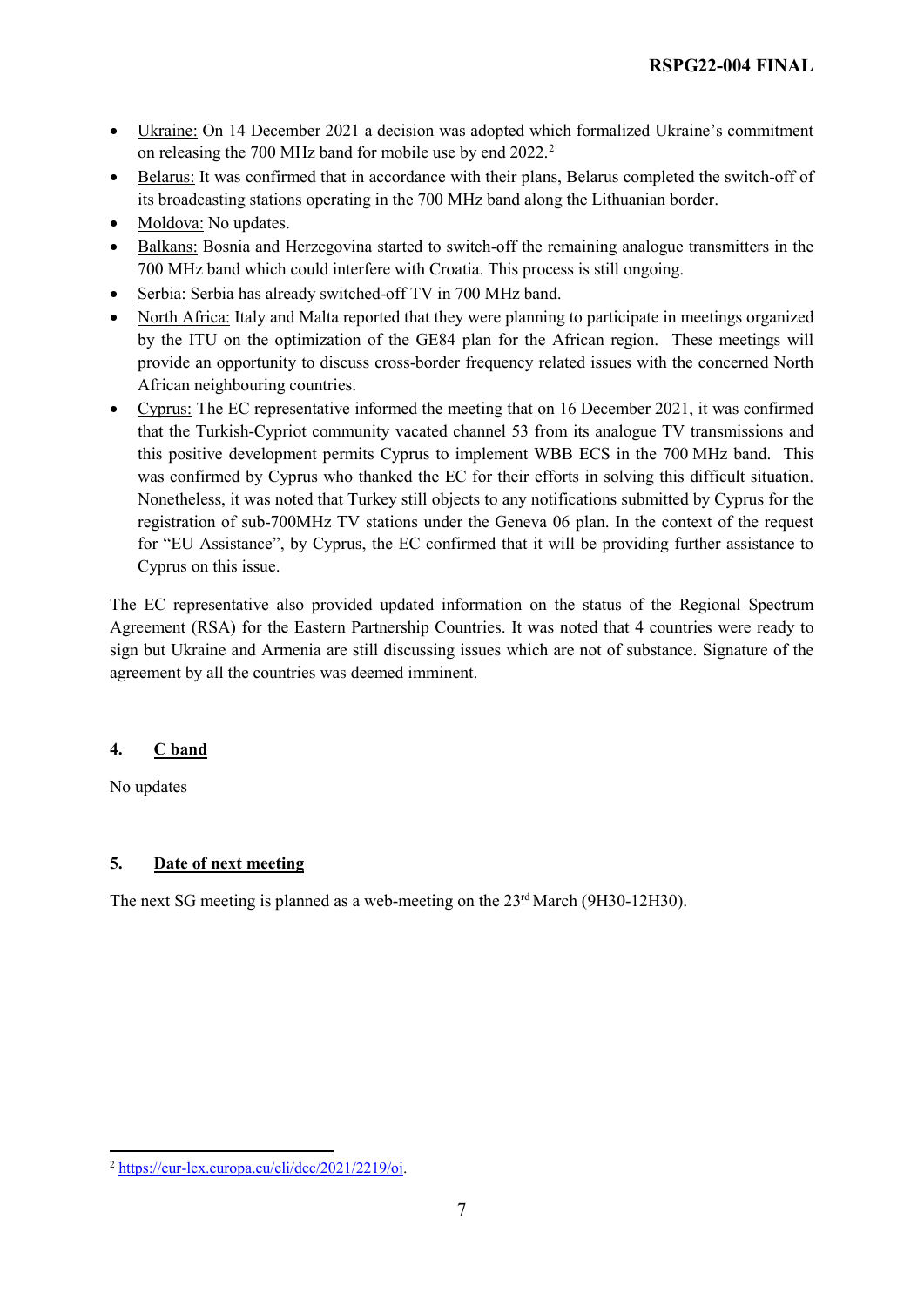### **ANNEX 1**

## REPORT

# RSPG SUB-GROUP « GOOD OFFICES » Web-meeting, 18<sup>th</sup> January 2022

The draft agenda of the meeting was presented and amended to consider a letter sent by Slovenia to the RSPG Good offices requesting support in resolving interference problems caused by Italian TV stations operating in channels 50-54 and 57 to Slovenian IMT systems.

### **6. Implementation of the Croatia/Italy coordinated solution (article 28 opinion)**

Italy presented their progress on the implementation of the RSPG Opinion on the application of EECC Article 28(3) in relation to cross-border interference problems between Italy and Croatia in the UHF band. After making reference to their roadmap, Italy explained that for the areas of relevance to Croatia and Slovenia (i.e. Areas 2 and 3 for the North of Italy and Area 4 for the Adriatic and south of Italy), the migration of TV channels 50-53 will be taking place in the period between 3 January and 15 May 2022 at the latest.



*Figure 2 - Italian DTT refarming plan*

Specifically, for the North part of Italy (Areas 2 and 3), the area was divided in 11 parts. Italy confirmed that the process of switching-off TV channels commenced in parts 1, 2 (west part of county) and is planned to move smoothly to part 4 towards the south and later moving to the east part of country in parts 5, 6, 7, 8 and 10. It is planned that these areas, called area 1 and 2 will be released from TV channels 50-53 by mid-March. The last part 10, which is affecting most the IMT systems of Slovenia and Croatia is planned to be released until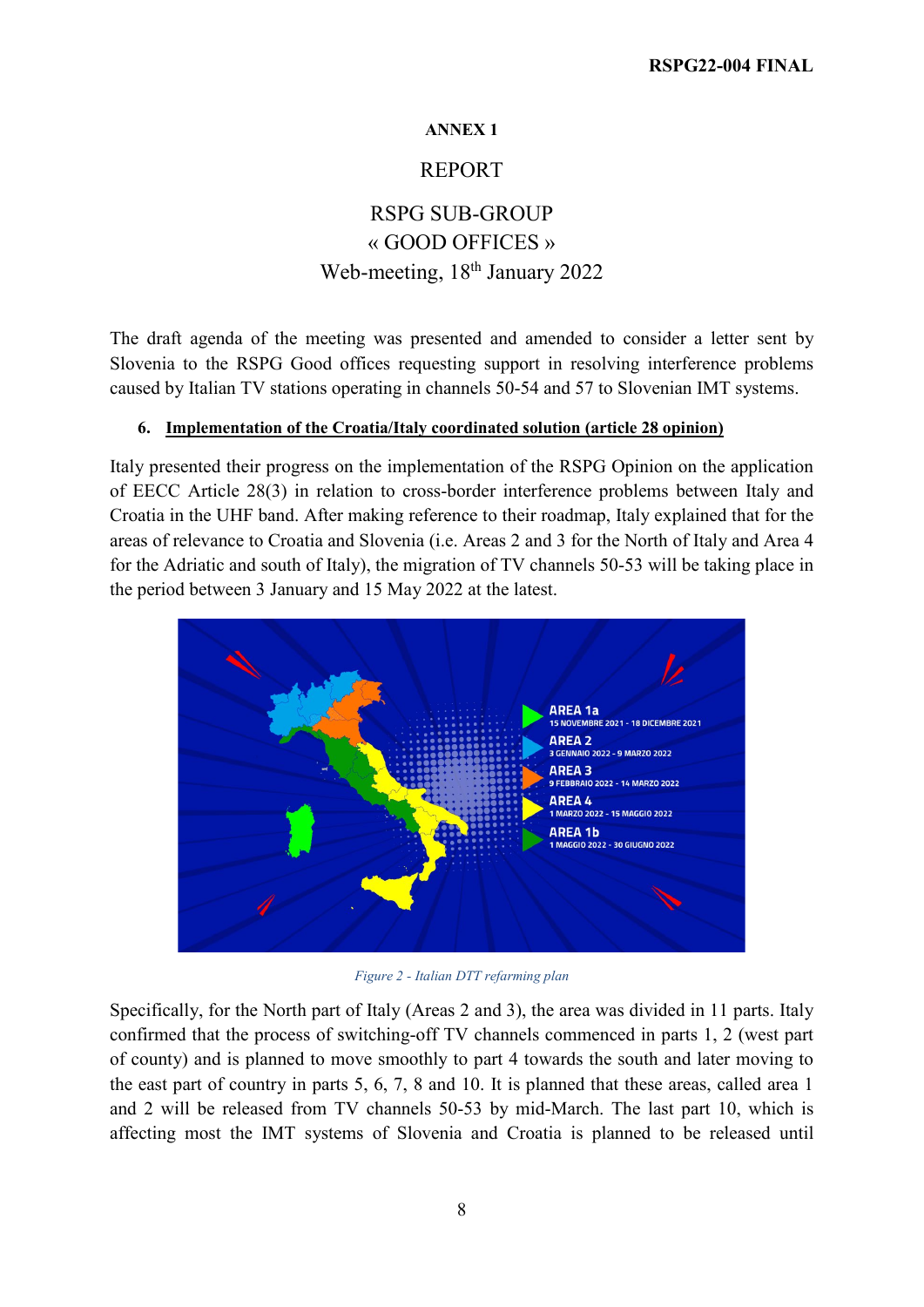14 March. It was observed that channels 51 and 53 and stations of high-tower high-power [HPHT] on channel 50 have already been switched off.



*Figure 3 - Migration plan in North Italy (Areas 2 and 3)*

It was proposed to change the order of releasing these parts and to prioritise on the areas hosting the Italian TV transmissions which are causing the highest interference to the provision of IMT services in Croatia and Slovenia, i.e. to switch off TV in areas 7, 8 and 10e, prior to 3 and 4. Italy clarified that the new roadmap was approved by the Italian Government and the specific dates of switching off TV stations in each region were defined by the ministry responsible for communication in 2021. Italy stressed that according the EC decision on the UHF band, they have the right to operate TV up to mid-2022 and that the roadmap was set exactly to anticipate that deadline.

Croatia expressed its appreciation to the efforts made by Italy so far but was disappointed on the pace of resolving the interference problems. It recalled point 3.2 of the RSPG Opinion which established mid-August 2021 for the release of TV channels 50-53. Both Croatia and Slovenia asked Italy to adopt measures which could expedite the process of switching-off TV channels since it was unacceptable that the interference will continue affecting the deployment of 5G services until May 2022.

In this respect representative of EC noted the efforts made by Italy and echoed the concerns expressed by the affected countries as regards the migration timeframes and pointed to the need to minimise harmful interference in line with Decision 2017/899/EU of the European Parliament and Council.

The meeting requested Italy to use temporary channels as a measure to accelerate the migration process. This was not considered possible by Italy in view of the supply difficulties due to limited availability of equipment on the market, not to mention the big financial burden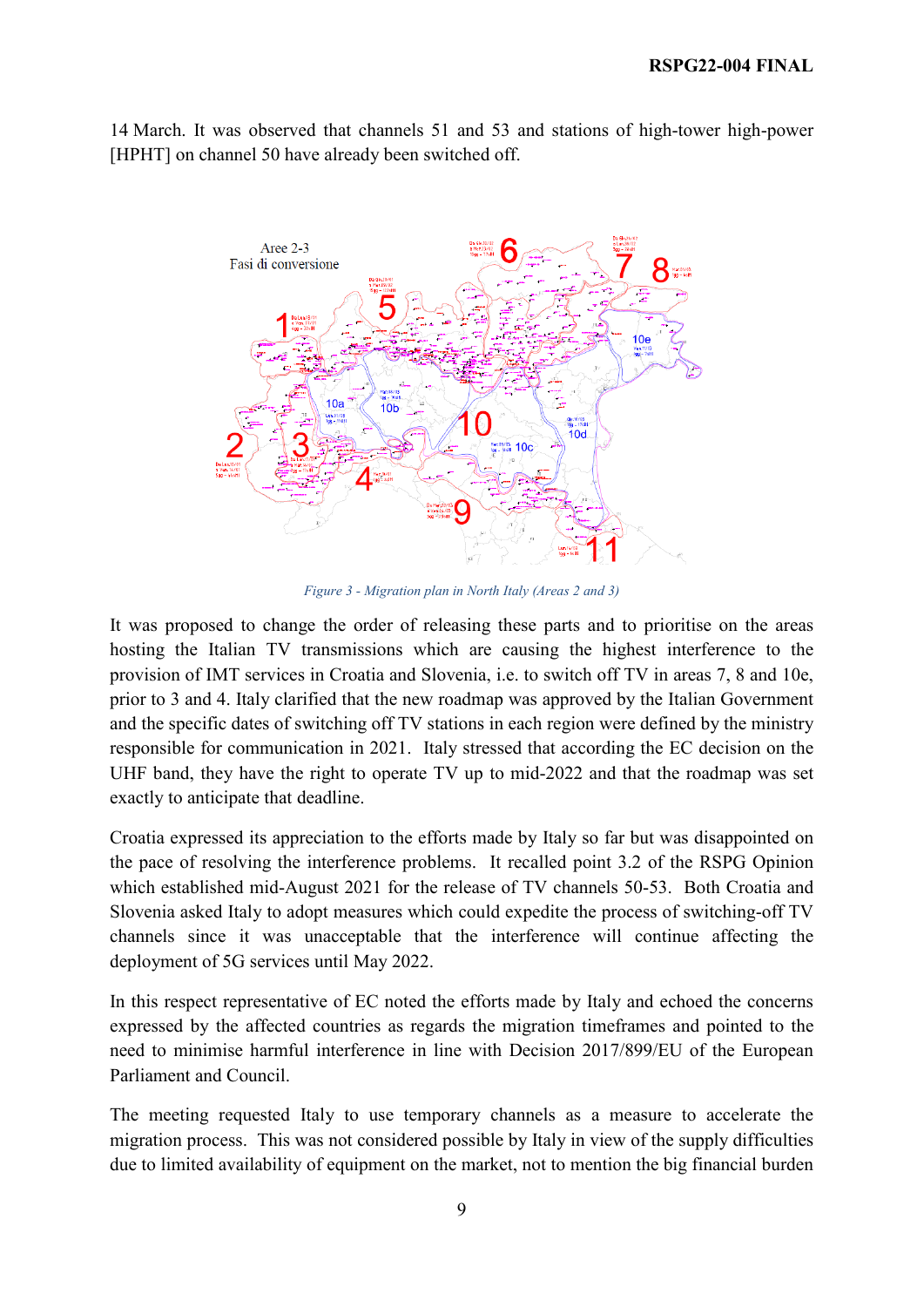for broadcasters associated in particular, in procuring new additional equipment just for a few months. Italy however, emphasised that they will endeavour to explore the implementation of temporary measures which could lead to the implementation of the migration process before the dates stated in their roadmap.

The good offices concluded that Italy should carry with the implementation of the RSPG Opinion, put again pressure on its broadcaster for mitigating channel 52 interference, i.e. accepting the temporary channel at least for HPHT transmitters or to reduce power of the most interfering stations.

The Slovenian representative briefly presented their letter to the Good offices sub-group concerning Italian harmful interference to Slovenian IMT systems. Slovenia, based on the first Italian roadmap, organised an auction and granted licenses to three mobile network operators and another licence to an M2M operator, and services were planned to be provided in early 2022. The high level of TV interference present in particular on channels 52 and 54 well within the Slovenian territory is preventing the Slovenian operators to start 5G operations in a considerable part of its national territory. Two mobile operators are suffering from harmful interference and are claiming to experience a financial loss up to  $\epsilon$ 60,000 per month. This situation is also causing economic damage to the country.

Croatia noted that the interference levels reach a field strength up to 77 dBμV/m at a height of 10 m and noted that even on channel 50 where all the HPHT stations were migrated, they are still measuring an interference level up to 47 dBμV/m (in the winter time) in the Istria region, see measurement results in Annex1. Italy was requested to investigate and to take corresponding measures to reduce this interference. Croatia agreed to share its measurement data with Italy.

### **Coordinated solution for interference from Italian TV stations to Croatian TV channels**

The good offices observed the lack of development in the resolution of the reported cases of TV interference in accordance with paragraph 3.1 of the RSPG Opinion, where for the priority cases the Italian TV interference had to be resolved by 1 July 2021. Italy noted that they will act according to the approved roadmap and eliminate the interference by mid-May 2022 at latest, as the process of refarming TV channels is taking place together with the process of releasing the channels 50-53 and therefore follows the same timeline. Nonetheless, Italy committed itself to review the situation with the objective of expediting the implementation of measures to eliminate specific interference cases.

Croatia emphasised that the recommended solution according to the RSPG Opinion was not being followed. For all channels, there was no change in the interference situation and stated that this longlasting interference should be solved urgently.

Italy agreed that there was no progress in migrating the interfering transmitters to alternative temporary channels and reminded that, with the existing national law, the Courts often decide in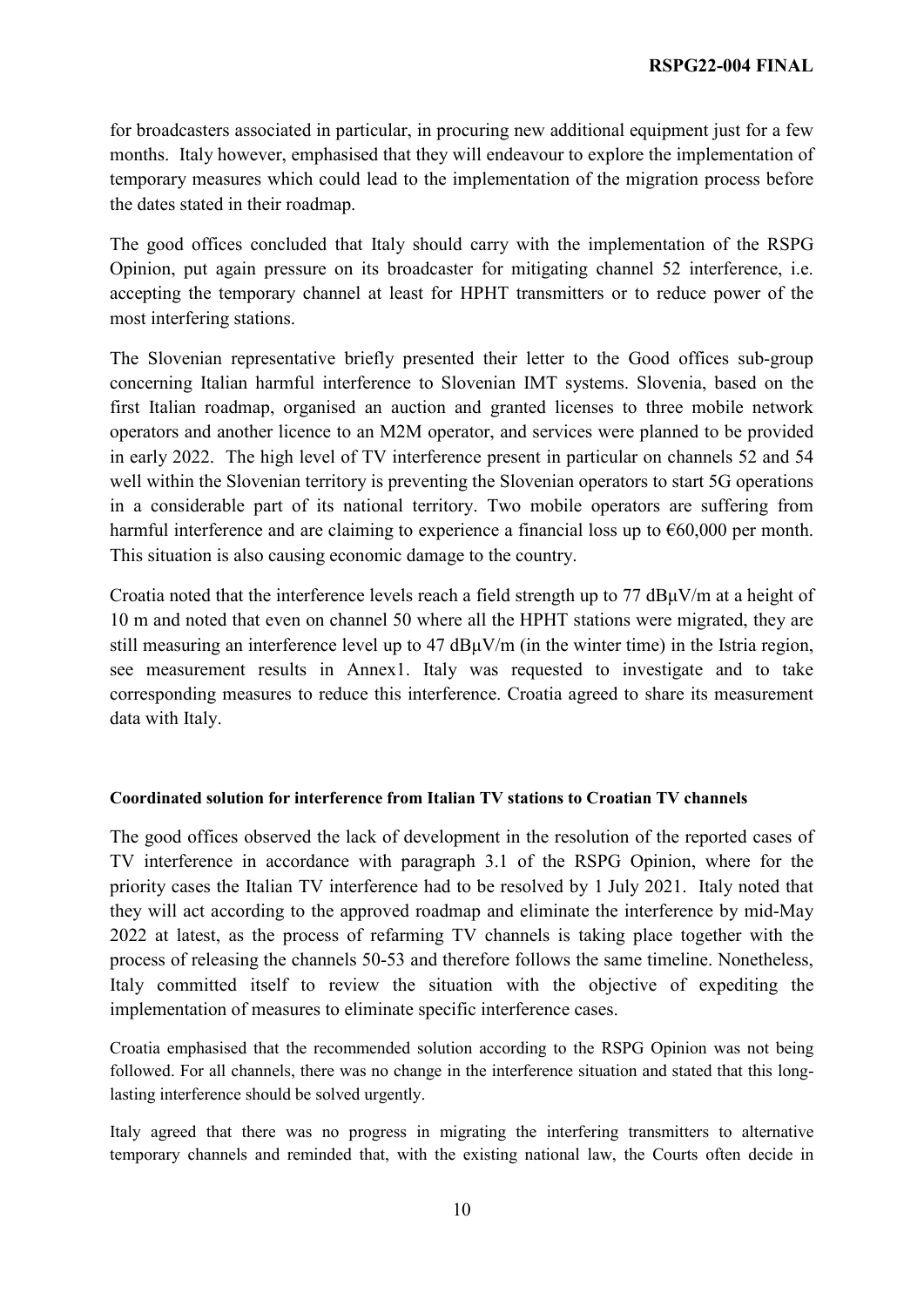favour of the broadcasters. Italy stressed once again on the potential difficulties encountered by broadcasters: supplying difficulties, cost of reconfiguration, broadcasters may need to buy some equipment while some of them will simply become content providers at the end of the process.

The good offices concluded that, while recognizing the efforts made by Italy, Italy should identify the most interfering channels and find a way to reduce the interference by either using alternative channels or reduce the power for the interfering transmitters. This will lead to Italy's implementation of the coordinated solution set out in the RSPG Opinion.

### **7. Review of other interference cases around Italy**

### **VHF**

Italy, Croatia and Slovenia explained that significant progress has been made in the development of the agreement for the Adriatic and Ionian region, for DAB. At the last meeting held in January 2022, the concerned countries agreed on the partitioning of the band and managed to consolidate most of the text of the agreement. Nonetheless, it was noted that there are still some open issues concerning: (a) when a country asks for a new assignment, and (b) aspects concerning the border areas with third countries, such as Serbia and the Republic of Macedonia. Additional discussions are planned to be held in February 2022 and the parties, in recognition of the importance of this agreement, were confident to have the agreement signed prior to July 2022.

Slovenia and Croatia, as the countries which have previously reported Italian DAB interference on their frequencies (i.e. Slovenia: 12C and Croatia: 10A, 12A, 12B, 12C and 12D) informed the group that no improvements were observed to the interference situation. Both countries stressed on the importance in resolving DAB interference in a timely manner, where some of the interference cases have been present for quite some time.

In addition, Slovenia explained that although during last meeting it was agreed that Italy will move some transmitters from 12C to 7C, the interference is still present, (i.e. there are other transmitters using 12C which would need to be migrated temporarily to 7C). As regards the interference on frequency block 10A, Slovenia noted that the migration of the Italian station from 10A to 10D is still pending.

Italy informed the group that they haven't started the relocation process but are going to do so following discussions with the broadcasters on such course of action. The discussion will also consider the possibility of reducing the power of most interfering stations operating on channel 12C or to move to channel 7C.

Italy considered that the aforesaid DAB agreement, which is the final stages of being adopted, will be key in resolving the cases of DAB interference. Subsequent to this agreement, AGCOM will be developing the Italian plan for the VHF band respecting the international rights of the Italian neighbouring countries. As a result of the new AGCOM plan, the interference situations are expected to be completely resolved.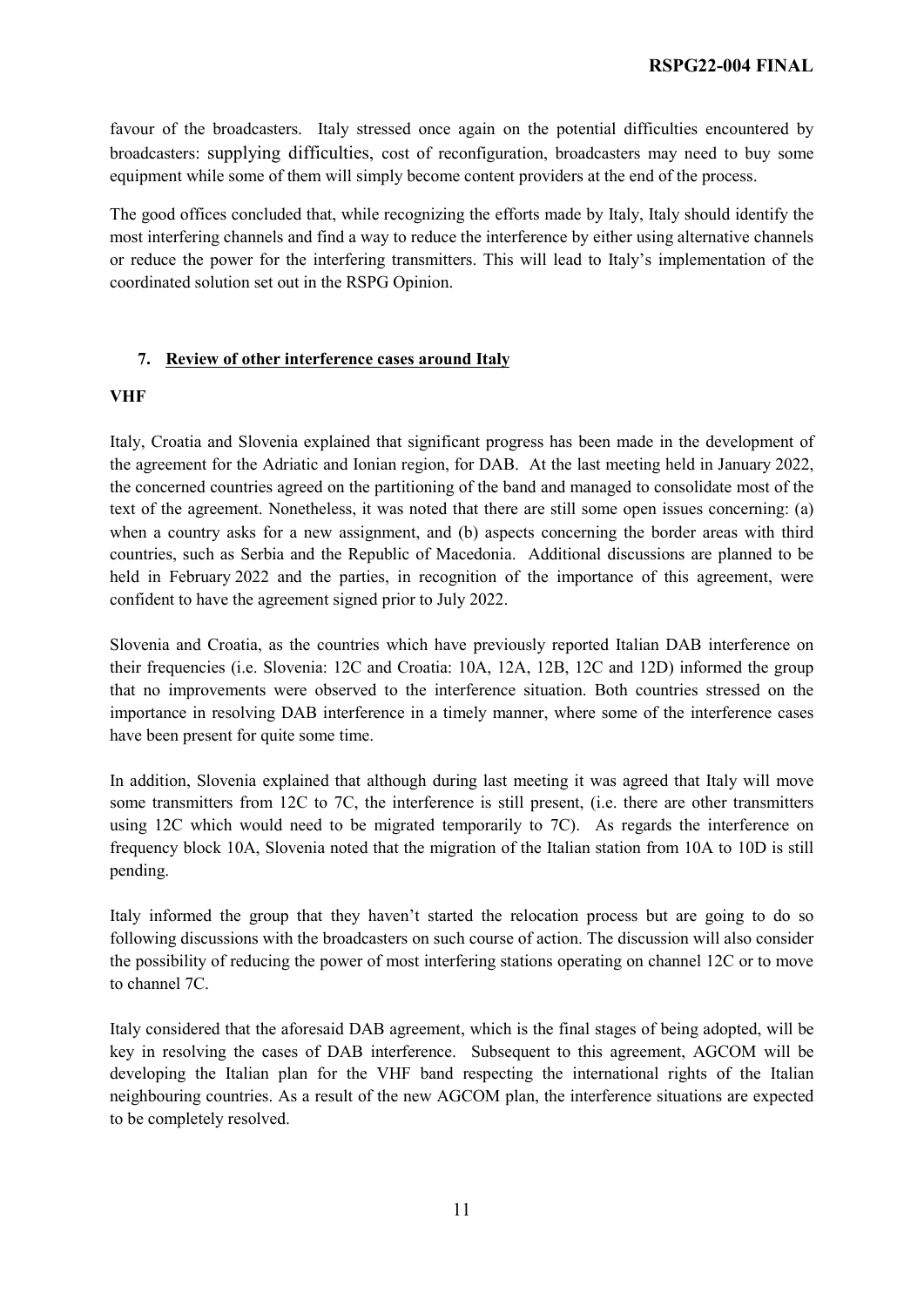The good offices noted the progress made as regards the agreement in the VHF band and encouraged Italy to consider adopting measures, even temporary ones, leading to the resolution of the interference cases.

### **FM**

The good offices was informed that the Italian Parliament approved a law (Decreto Legge No.  $208/2021$ <sup>[3](#page-11-0)</sup> which includes provisions aimed to eliminating interference situations. Article 50 thereof states that:

*10. The Authority shall adopt the national plan for the allocation of radio frequencies in analogue mode, taking into account the degree of development of digital radio broadcasting. Pending the effective diffusion of digital radio broadcasting and the development of the relevant market, the Ministry, in coordination with the Authority, may proceed with activities aimed at identifying and progressively rationalising the use of the frequency resources in analogue mode, in particular with a view to eliminating or minimising interference situations with neighbouring radio-electric countries, and encouraging the efficient use and management of the radio frequencies, safeguarding investments and promoting innovation.* 

The meeting welcomed this development which once implemented will give the possibility to the Italian authorities to take action when cross-border harmful interference is present, including interference situations in the FM band.

The EC representative informed the meeting on a letter to the RSPG and the Radiocommunication Bureau of the ITU from an Italian law firm on behalf of a group of Italian radio networks pointing to the interference situations caused by broadcasting systems operating from Slovenia, to which the RSPG Chair responded, and to a letter from another Italian law firm to the Slovenian and Italian authorities making reference to a decision taken by the Italian courts in relation to interference caused by a Slovenian broadcaster.

The Italian court decided that both parties (i.e. the Italian and Slovenian broadcasters) had to apply corresponding measures to eliminate the interference. Italy remarked that they do not intend to enforce the Court's decision on the Italian broadcaster since Slovenia does not intend to take any measures against its broadcaster. Slovenia stated that its station is registered with the ITU and operating in accordance with the GE84 plan. Slovenia reiterated that the problem in this specific case is that the Italian courts did not recognise the fact that the Slovenian station is operating in accordance with international law. The meeting noted this exchange of views.

### Croatia and Slovenia

Croatia and Slovenia did not report any improvement to the harmful interference situation. Both countries expressed their disappointment and frustration to the fact that despite having identified the priority cases of FM interferences and submitted the relevant interference reports several years ago, no meaningful progress has been registered.

<span id="page-11-0"></span> $\overline{a}$ <sup>3</sup> <https://www.gazzettaufficiale.it/eli/id/2021/12/10/21G00231/sg>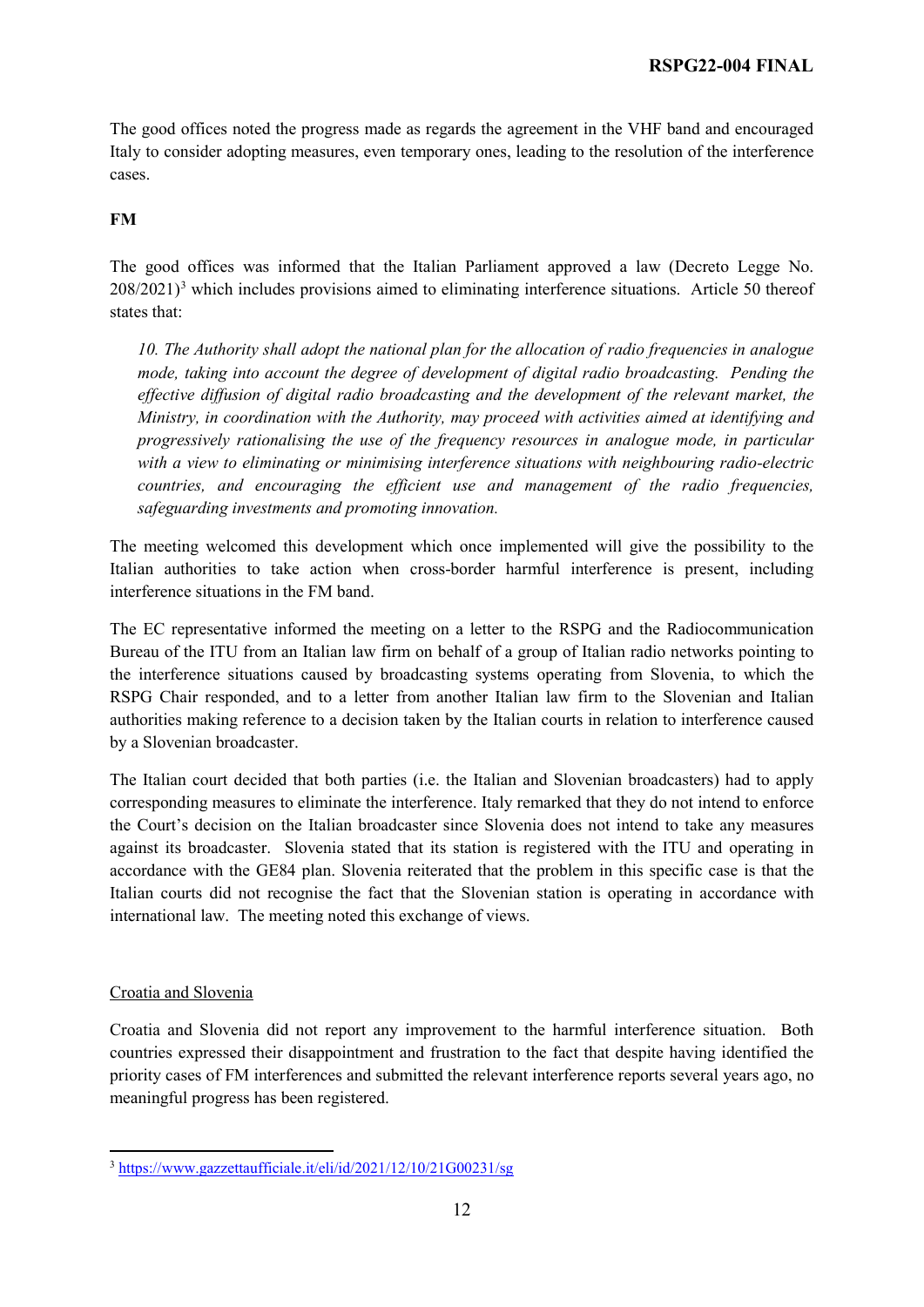Italy presented the status of their ongoing studies in addressing the interference to the Croatian station at Biokovo. It indicated the difficulty in identify a suitable frequency to allow for its station to migrate to another frequency when taking into account other national and cross-border frequency assignments. Italy committed to continuing its efforts towards identifying a suitable solution. Nonetheless, due to the complexity of the issue, no date could be committed by when a concrete solution could be presented.

Slovenia expressed their disappointment to the fact that Italy opposed to the registration of Slovenian stations in the MIFR, following application of the plan modification procedures under the GE84 agreement. Slovenia requested a clarification towards this position as Italy is exercising rights from the international agreements but it is ignoring the obligations from the same agreements. Italy explained that they experience a lack of resources to follow all issues but committed to provide Slovenia with the reasoning supporting their objections.

In the short term, Italy stated that they will progress on the priority cases and will be providing an update at the next meeting.

It was stressed that in accordance with the EECC Italy has the obligation to comply with ITU regulations, to manage and use radio spectrum efficiently and to prevent cross-border harmful interference.

#### Malta

No improvement was noted to the harmful interference situation.

### France

France confirmed that the new Italian proposal for their station in Bonifaco on frequency 107.8 MHz was unacceptable since this frequency was in use in the area of Porto Vecchio. It was also confirmed that the registration of the station using this frequency under the GE84 agreement was in progress and is expected to be published by the ITU in January 2022.

France noted that its FM station on 88.3 MHz from Monte Corbu was still in operation but was experiencing harmful interference from Italy. However, based on measurements, France observed that frequency 88.4 MHz was not interfered in Sardinia and requested Italy to assess the possibility for France to use this frequency. Italy committed to study this request and will be providing some options to France in due course. Italy will also be providing the results of the measurements that it had to undertake concerning the use of frequency107.9 MHz in Sardinia.

### **8. Updated information was provided on several EU borders:**

Updated information was provided on the status of cross-border coordination activities with third countries: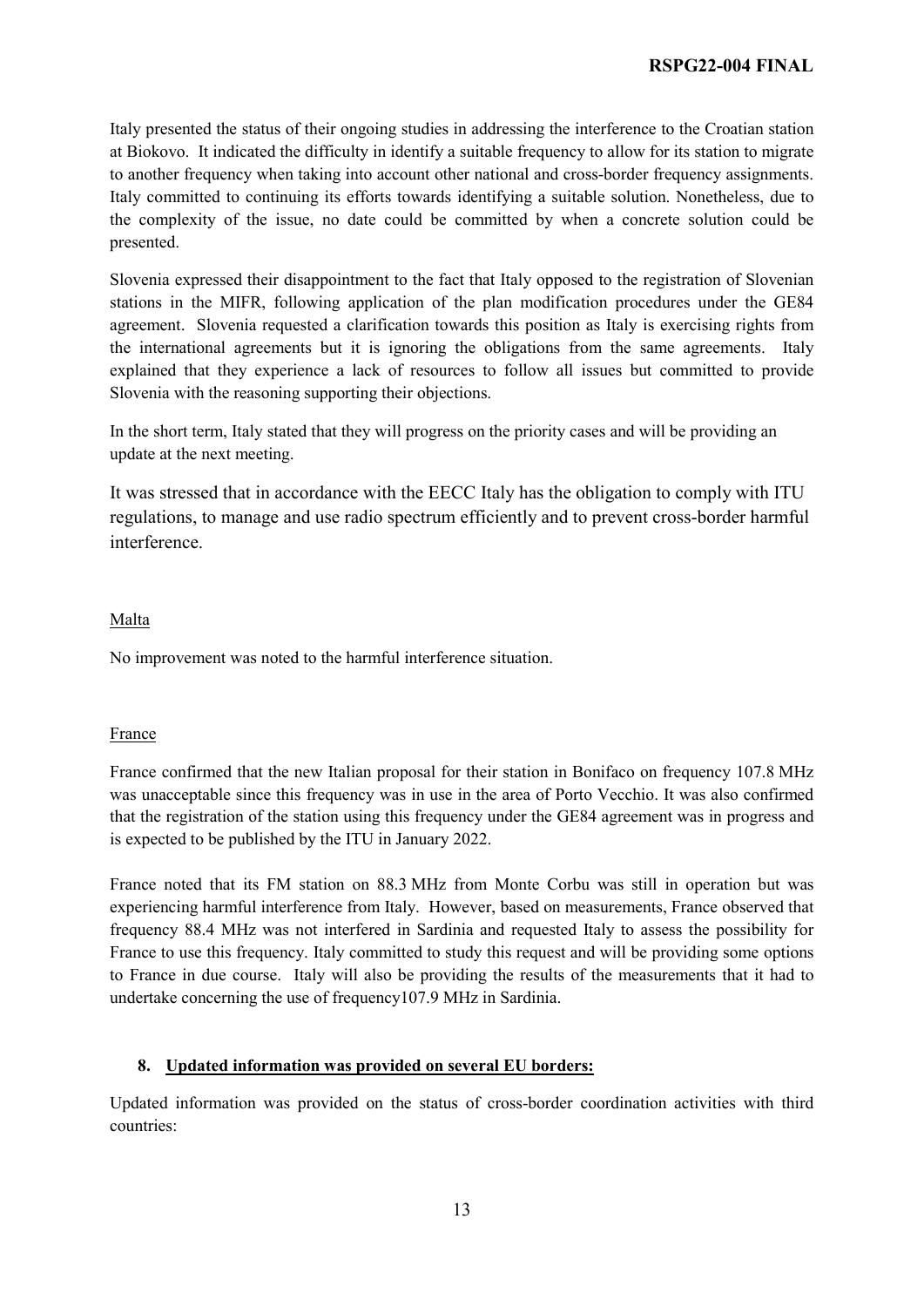- Russian Federation: The representative of the European Commission informed the meeting that on 6 December 2021 discussions took place with the Russian Federation, where spectrum coordination issues were included in the agenda. The Russian Federation was open for discussion as regards the use of the 700 MHz band for mobile services. Consequently, the migration of TV broadcasting services from this band was envisaged although no concrete dates were provided. In accordance with their legislation, it was not possible for the Russian Federation to use the 3.6 GHz band for 5G since it was designated for use by fixed-satellite services. The next meeting was planned to take place in May/June 2022.
- Ukraine: On 14 December 2021 a decision was adopted which formalized Ukraine's commitment on releasing the 700 MHz band for mobile use by end 2022.[4](#page-13-0)
- Belarus: It was confirmed that in accordance with their plans, Belarus completed the switch-off of its broadcasting stations operating in the 700 MHz band along the Lithuanian border.
- Moldova: No updates.
- Balkans: Bosnia and Herzegovina started to switch-off the remaining analogue transmitters in the 700 MHz band which could interfere with Croatia. This process is still ongoing.
- Serbia: Serbia has already switched-off TV in 700 MHz band.
- North Africa: Italy and Malta reported that they were planning to participate in meetings organized by the ITU on the optimization of the GE84 plan for the African region. These meetings will provide an opportunity to discuss cross-border frequency related issues with the concerned North African neighbouring countries.
- Cyprus : The EC representative informed the meeting that on 16 December 2021, it was confirmed that the Turkish-Cypriot community vacated channel 53 from its analogue TV transmissions and this positive development permits Cyprus to implement WBB ECS in the 700 MHz band. This was confirmed by Cyprus who thanked the EC for their efforts in solving this difficult situation. Nonetheless, it was noted that Turkey still objects to any notifications submitted by Cyprus for the registration of sub-700MHz TV stations under the Geneva 06 plan. In the context of the request for "EU Assistance", by Cyprus, the EC confirmed that it will be providing further assistance to Cyprus on this issue.

The EC representative also provided updated information on the status of the Regional Spectrum Agreement (RSA) for the Eastern Partnership Countries. It was noted that 4 countries were ready to sign but Ukraine and Armenia are still discussing issues which are not of substance. Signature of the agreement by all the countries was deemed imminent.

### **9. C band**

No updates

#### **10. Date of next meeting**

The next RSPG "good offices" meeting is planned as a web-meeting on 23h March (9H30-12H30).

<span id="page-13-0"></span> $\overline{a}$ <sup>4</sup> [https://eur-lex.europa.eu/eli/dec/2021/2219/oj.](https://eur-lex.europa.eu/eli/dec/2021/2219/oj)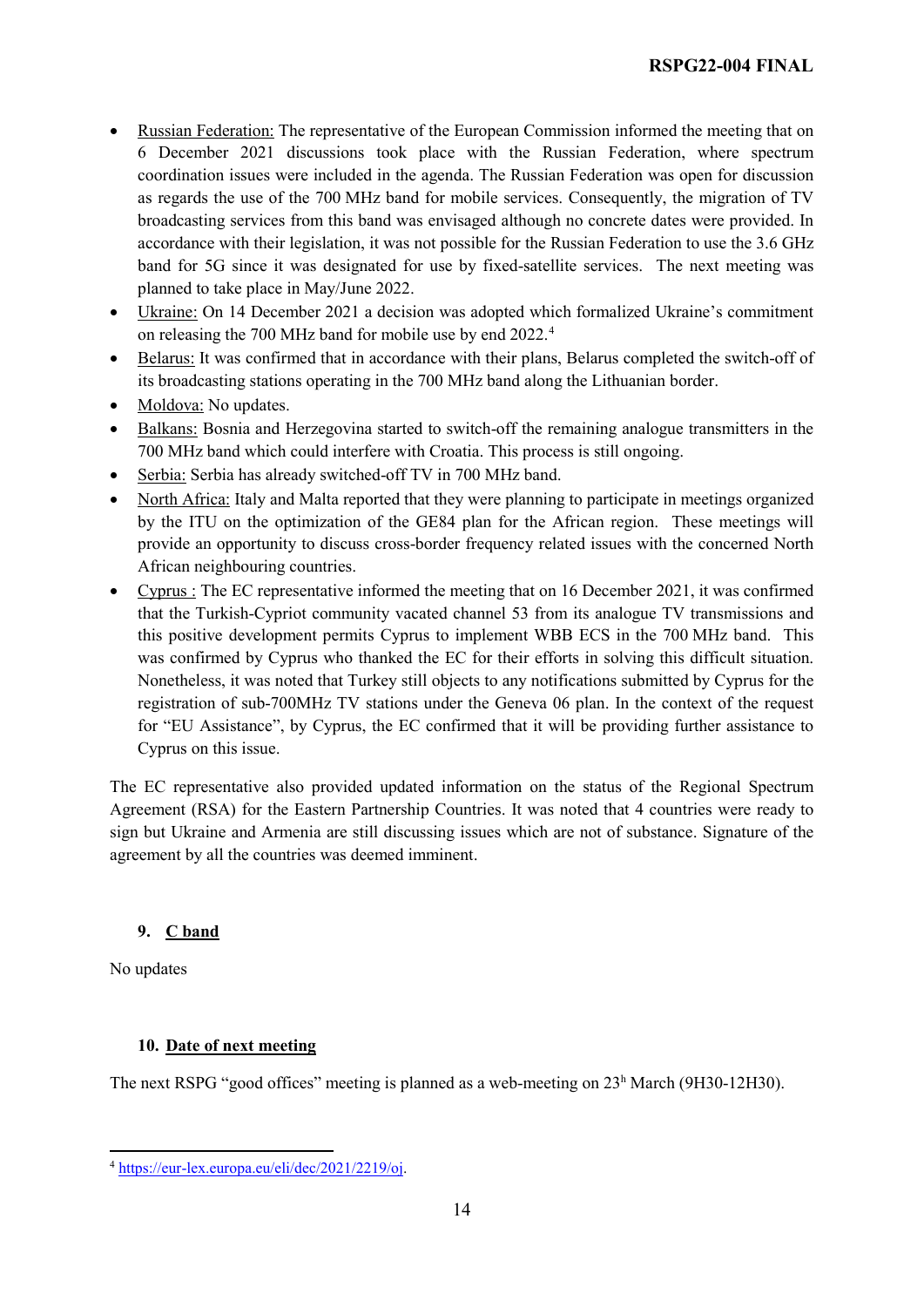| <b>Name</b>             | Country                    |  |  |
|-------------------------|----------------------------|--|--|
| <b>Ernst Cerny</b>      | Austria                    |  |  |
| Danijel Vidakovic       | Croatia                    |  |  |
| Danijel Vlahovic        | Croatia                    |  |  |
| Luka Vujevic            | Croatia                    |  |  |
| George Komodromos       | Cyprus                     |  |  |
| Paul Lippens de Cerf    | European Commission        |  |  |
| Varnaite-Kamstra Julija | <b>European Commission</b> |  |  |
| Abdelhak Fodil          | France                     |  |  |
| Guillaume Delaire       | France                     |  |  |
| Elena Nanou             | Greece                     |  |  |
| Emília Ulelay           | Hungary                    |  |  |
| Donato Margarella       | Italy                      |  |  |
| Marco Vari              | Italy                      |  |  |
| Umberto Mascia          | Italy                      |  |  |
| Mindaugas Žilinskas*    | Lithuania                  |  |  |
| Adrian Galea*           | Malta                      |  |  |
| Amadeo Vella            | Malta                      |  |  |
| Igor Funa               | Slovenia                   |  |  |
| Janja Varsek            | Slovenia                   |  |  |
| Miljenko Pintar         | Slovenia                   |  |  |

## **List of participants**

\* Co-chairs

### ANNEX1

| <b>Measurement</b><br>in Allotment | Channel | Frequency<br>HR, ITA<br>(MHz) | <b>Bearing</b><br>intererence | Interference<br>level<br>(dbp V/m) | <b>Cell</b><br>ID | Date of<br>measurment: | <b>GPS: (WGS84)</b> | <b>Location of</b><br><b>Measurement</b> |
|------------------------------------|---------|-------------------------------|-------------------------------|------------------------------------|-------------------|------------------------|---------------------|------------------------------------------|
| <b>D05</b>                         | 50      | 706                           | 290                           | 47,2                               | 12 <sub>D</sub>   | 29.12.2021.            | 013E3736<br>45N0924 | <b>Vrsar</b>                             |
| <b>D07</b>                         | 50      | 706                           | 240                           | 46,0                               | 12 <sub>D</sub>   | 4.1.2022.              | 018E1726<br>42N3150 | <b>KMP Veliki</b><br>Bokolj              |
| <b>D05</b>                         | 52      | 722                           | 290                           | 60,2                               | 12 <sub>D</sub>   | 29.12.2021             | 013E3736<br>45N0924 | <b>Vrsar</b>                             |
| <b>D05</b>                         | 52      | 722                           | 270                           | 77,7                               | 12 <sub>D</sub>   | 29.12.2021.            | 013E3850<br>45N2430 | <b>Buje</b>                              |